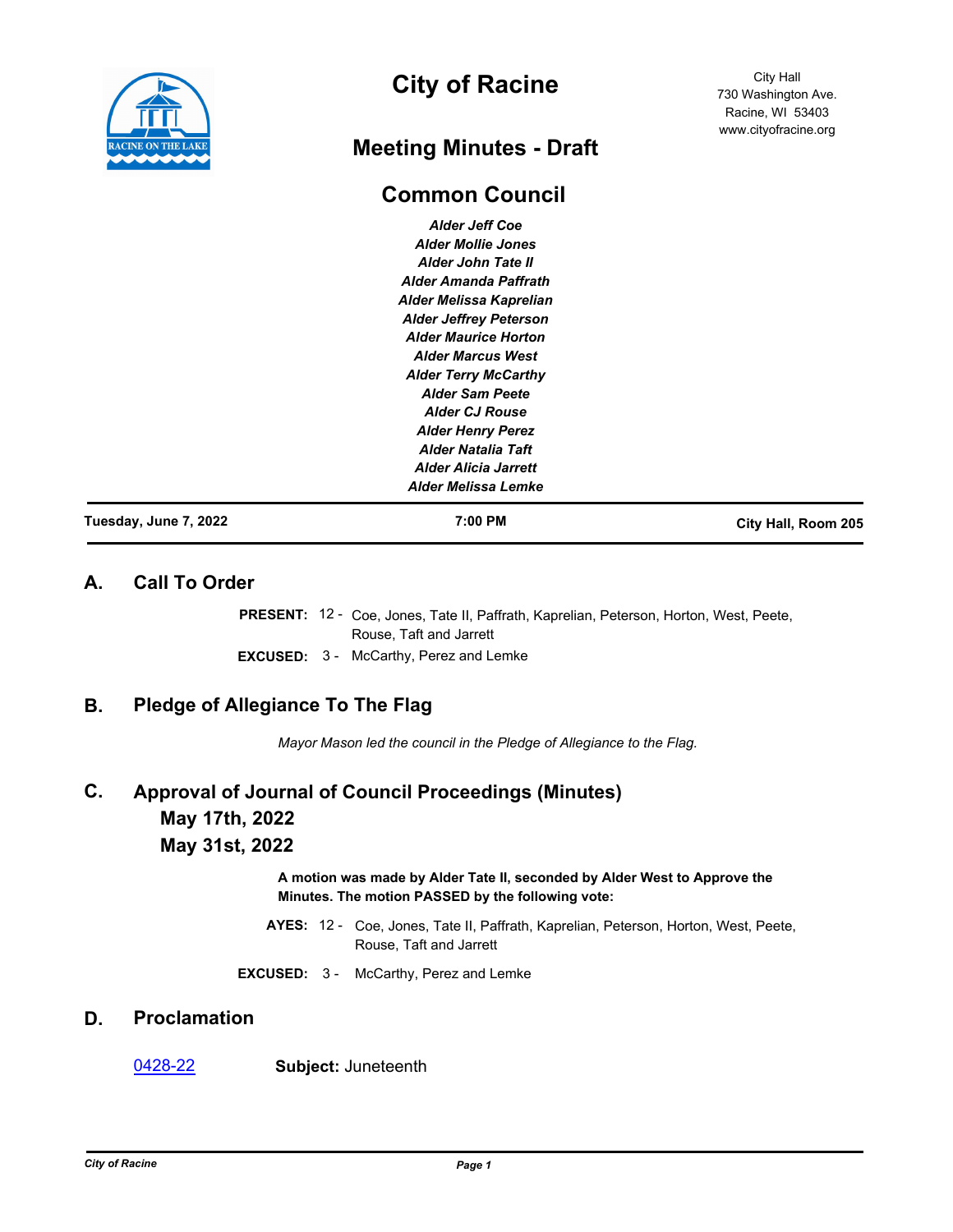#### **Recognition of Service Former Alder Meekma & Former Alder Santiago E.**

## **F. Public Comments**

*The following people appeared to speak before the Common Council:*

*Dr. Michael Schrader Barb Farrar Mercedes Dzindzeleta*

## **G. Committee Reports**

### **Finance and Personnel Committee Report, by Ald. Taft**

[0354-22](http://cityofracine.legistar.com/gateway.aspx?m=l&id=/matter.aspx?key=33531) **Subject:** Communication sponsored by Alder Taft, on behalf of the City Attorney's Office, submitting the claim of Allstate Insurance for consideration for disallowance.

> **Recommendation of the Finance and Personnel Committee on 5-31-2022:** That the claim be disallowed.

#### **Fiscal Note:** N/A

**A motion was made that this Communication be Approved as Presented. The motion was APPROVED on a Voice Vote in Consent**

[0355-22](http://cityofracine.legistar.com/gateway.aspx?m=l&id=/matter.aspx?key=33532) **Subject:** Communication sponsored by Alder Taft, on behalf of the City Attorney's Office, submitting the claim of Alexis Maldonado for consideration for disallowance.

> **Recommendation of the Finance and Personnel Committee on 5-31-2022:** That the claim be disallowed.

#### **Fiscal Note:** N/A

**A motion was made that this Communication be Approved as Presented. The motion was APPROVED on a Voice Vote in Consent**

[0375-22](http://cityofracine.legistar.com/gateway.aspx?m=l&id=/matter.aspx?key=33556) **Subject:** Communication sponsored by Alder Taft, on behalf of the Mayor and City Clerk, requesting permission to sole source a three-year contract with two one-year options to renew, 2022067, with Tyler Technologies for Enterprise Resource Planning (ERP) software and supporting components.

> **Recommendation of the Finance and Personnel Committee on 5-31-2022:** That the Mayor and City Clerk be authorized to execute and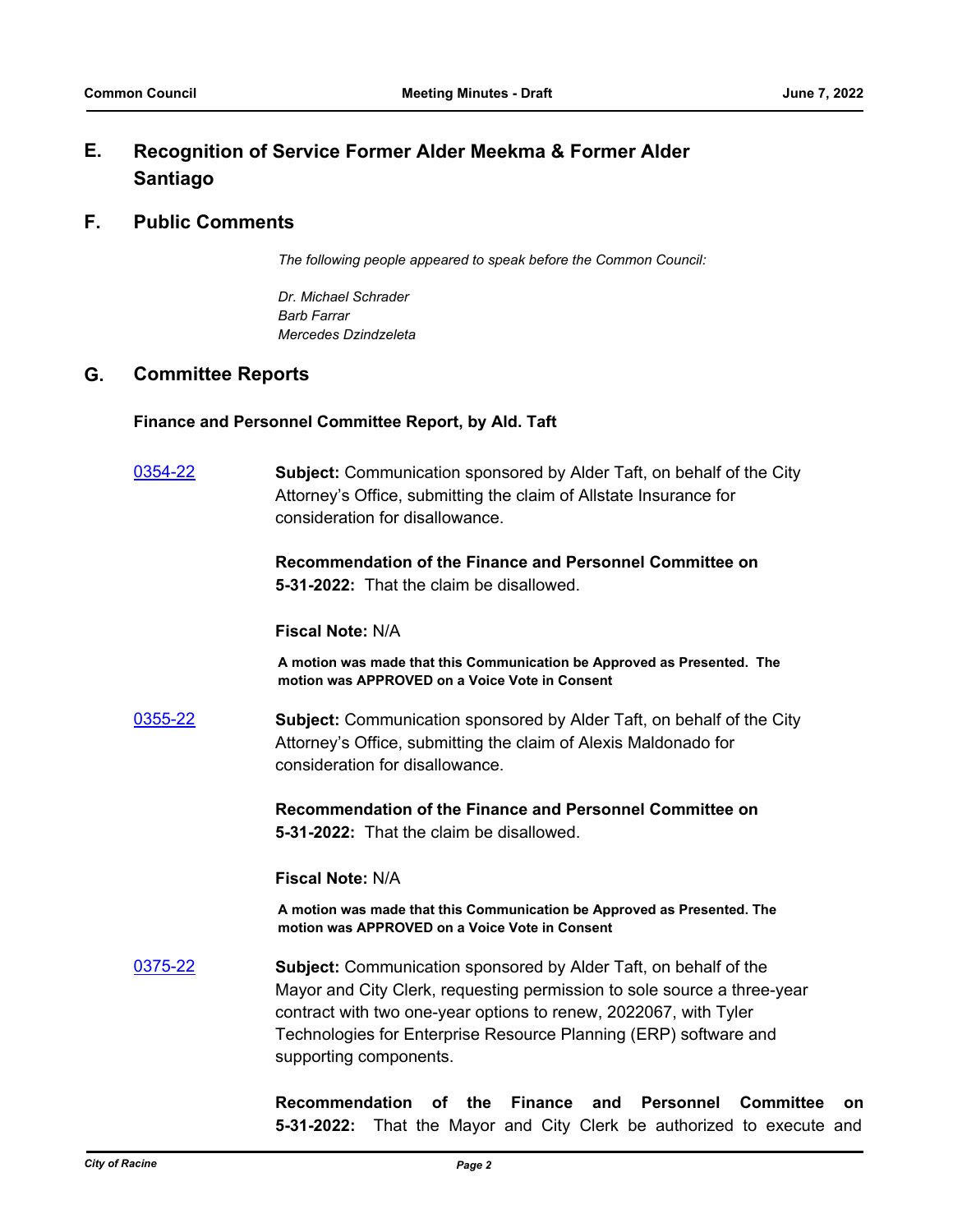sign a sole source contract 2022067, with Tyler Technologies for city-wide Enterprise Resources Planning (ERP) Software and components.

**Fiscal Note:** This is a three-year contract, with two one-year options to renew. The total cost for the 2022 renewal is \$141,302.00. Funds are available in account #70113-54500 for FY 2022 and costs for subsequent years will be appropriated during the annual budget process.

**A motion was made that this Communication be Approved as Presented. The motion was APPROVED on a Voice Vote in Consent**

[0381-22](http://cityofracine.legistar.com/gateway.aspx?m=l&id=/matter.aspx?key=33565) **Subject:** Communication sponsored by Alder Jones, on behalf of the Commissioner of Public Works, requesting permission to apply for the FFY 2023 - FFY 2026 BIL Local Bridge Program funds through the Wisconsin Department of Transportation for the rehabilitation of the Sixth Street Bridge B-51-067 (over Howe Street) Grant Control #00454.

> **Recommendation of the Finance and Personnel Committee on 5-31-2022:** That the Commissioner of Public Works be granted permission to apply for the FFY 2023 - FFY 2026 BIL Local Bridge Program funds through the Wisconsin Department of Transportation for the rehabilitation of the Sixth Street Bridge B-51-067 (over Howe Street).

**Fiscal Note:** The grant is in the amount of \$320,000 with a required city match of \$80,000, which will be funded through an appropriation in the 2023-32 Capital Improvement Program.

**A motion was made that this Communication be Approved as Presented. The motion was APPROVED on a Voice Vote in Consent**

[0382-22](http://cityofracine.legistar.com/gateway.aspx?m=l&id=/matter.aspx?key=33566) **Subject:** Communication sponsored by the Alder Jones, on behalf of the Commissioner of Public Works, requesting permission to apply for the FFY 2023 - FFY 2026 BIL Local Bridge Program funds through the Wisconsin Department of Transportation for the rehabilitation of the Sixth Street Bridge B-51-064 (over Root River between Mound Avenue and Racine Street) Grant Control #00455.

**Recommendation of the Finance and Personnel Committee on** 

**5-31-2022:** That the Commissioner of Public Works be granted permission to apply for the FFY 2023 - FFY 2026 BIL Local Bridge Program funds through the Wisconsin Department of Transportation for the rehabilitation of the Sixth Street Bridge B-51-064 (over Root River between Mound Avenue and Racine Street).

**Fiscal Note:** The grant is in the amount of \$1,200,000 with a required city match of \$300,000, which will be funded through an appropriation in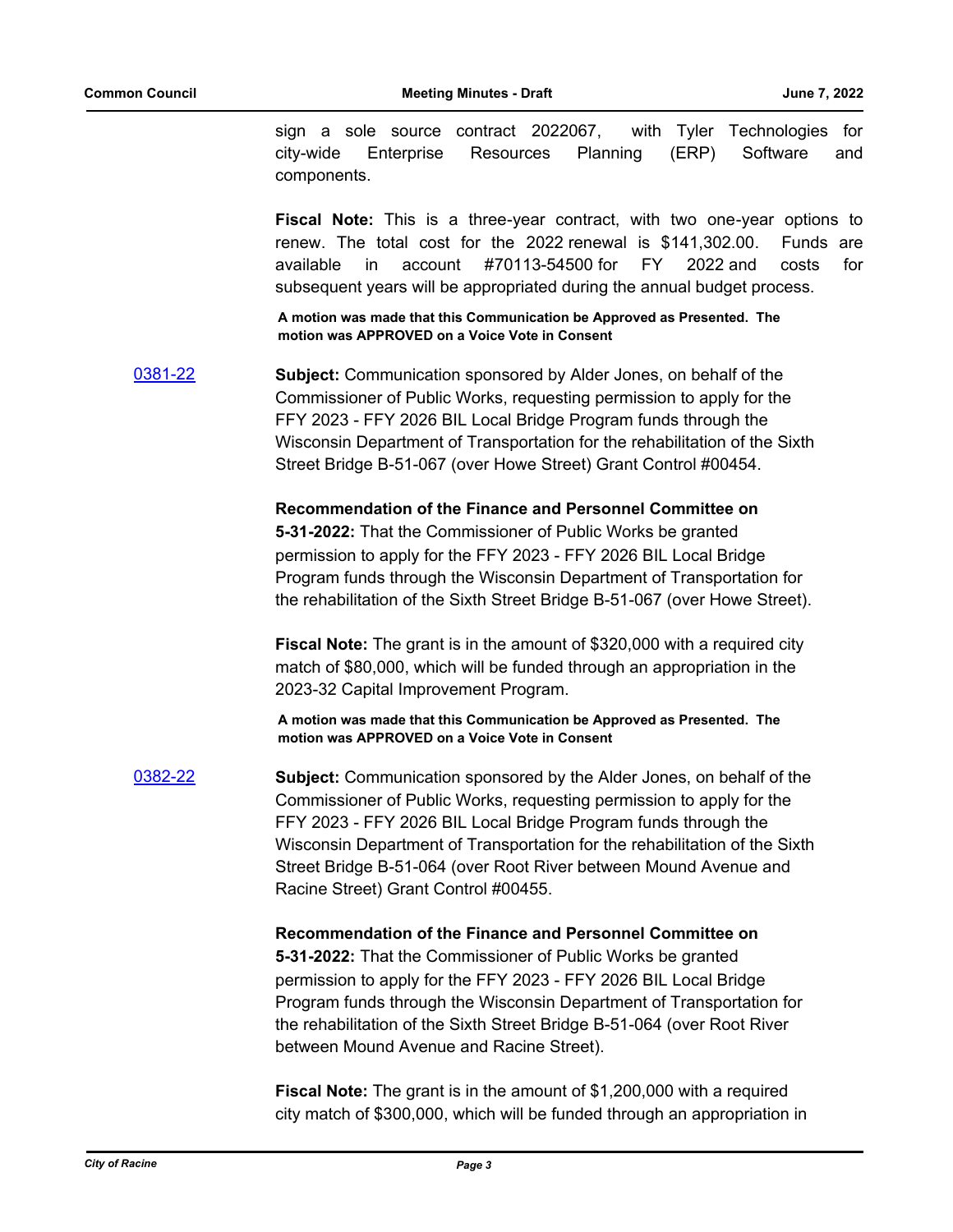the 2023-32 Capital Improvement Program.

**A motion was made that this Communication be Approved as Presented. The motion was APPROVED on a Voice Vote in Consent**

[0393-22](http://cityofracine.legistar.com/gateway.aspx?m=l&id=/matter.aspx?key=33577) **Subject:** Communication sponsored by Alder Jones, on behalf of the Commissioner of Public Works, requesting permission to apply for the FFY 2023 - FFY 2026 STP-Urban BIL Program funds through the Wisconsin Department of Transportation for the reconstruction of Goold Street (Blake Ave. to Douglas Ave.) Grant Control #00453.

> **Recommendation of the Finance and Personnel Committee on 5-31-2022:** That the Commissioner of Public Works be granted permission to apply for the FFY 2023 - FFY 2026 STP-Urban BIL Program funds through the Wisconsin Department of Transportation for the reconstruction of Goold Street (Blake Ave. to Douglas Ave.).

**Fiscal Note:** The grant is in the estimated amount of \$860,000 with a required city match of \$425,000, which will be funded through an appropriation in the 2023-32 Capital Improvement Program. The local match portion also includes non-participating items and right of way acquisition.

**A motion was made that this Communication be Approved as Presented. The motion was APPROVED on a Voice Vote in Consent**

[0394-22](http://cityofracine.legistar.com/gateway.aspx?m=l&id=/matter.aspx?key=33578) **Subject:** Communication sponsored by Alder Jones, on behalf of the Commissioner of Public Works, requesting permission to apply for the FFY 2023 - FFY 2026 STP-Urban BIL Program funds through the Wisconsin Department of Transportation for the reconstruction of Mount Pleasant Street (Rapids Dr. to Romayne Ave.) Grant Control #00451.

> **Recommendation of the Finance and Personnel Committee on 5-31-2022:** That the Commissioner of Public Works be granted permission to apply for the FFY 2023 - FFY 2026 STP-Urban BIL Program funds through the Wisconsin Department of Transportation for the reconstruction of Mount Pleasant Street (Rapids Dr. to Romayne Ave.).

> **Fiscal Note:** The grant is in the estimated amount of \$1,500,000 with a required city match of \$575,000, which will be funded through an appropriation in the 2023-32 Capital Improvement Program. The local match portion also includes non-participating items and right of way acquisition.

**A motion was made that this Communication be Approved as Presented. The motion was APPROVED on a Voice Vote in Consent**

[0395-22](http://cityofracine.legistar.com/gateway.aspx?m=l&id=/matter.aspx?key=33579) **Subject:** Communication sponsored by Alder Jones, on behalf of the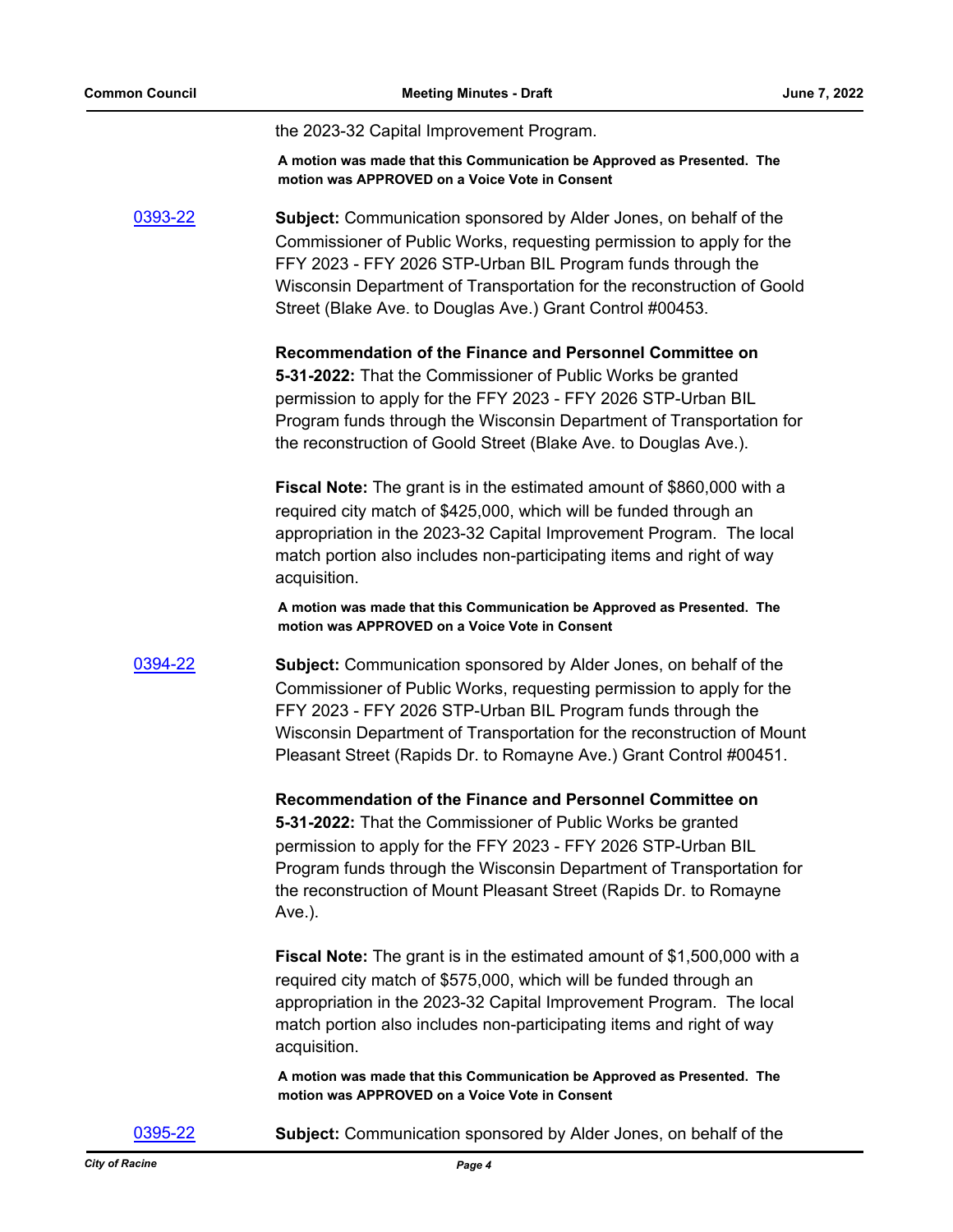Commissioner of Public Works, requesting permission to apply for the FFY 2023 - FFY 2026 STP-Urban BIL Program funds through the Wisconsin Department of Transportation for the reconstruction of Lathrop Avenue (Republic Ave. to 13th Street) Grant Control #00452.

**Recommendation of the Finance and Personnel Committee on** 

**5-31-2022:** That the Commissioner of Public Works be granted permission to apply for the FFY 2023 - FFY 2026 STP-Urban BIL Program funds through the Wisconsin Department of Transportation for the reconstruction of Lathrop Avenue (Republic Ave. to 13th Street).

**Fiscal Note:** The grant is in the estimated amount of \$2,710,000 with a required city match of \$1,250,000, which will be funded through an appropriation in the 2023-32 Capital Improvement Program. The local match portion also includes non-participating items and right of way acquisition.

**A motion was made that this Communication be Approved as Presented. The motion was APPROVED on a Voice Vote in Consent**

[0396-22](http://cityofracine.legistar.com/gateway.aspx?m=l&id=/matter.aspx?key=33580) **Subject:** Communication sponsored by Alder Jones, on behalf of the Commissioner of Public Works, requesting permission to apply for the FFY 2023 - FFY 2026 STP-Urban BIL Program funds through the Wisconsin Department of Transportation for the rehabilitation of South Memorial Drive (Durand Ave. to south of 17th Street) Grant Control #00450.

> **Recommendation of the Finance and Personnel Committee on 5-31-2022:** That the Commissioner of Public Works be granted permission to apply for the FFY 2023 - FFY 2026 STP-Urban BIL Program funds through the Wisconsin Department of Transportation for the rehabilitation of South Memorial Drive (Durand Ave. to south of 17th Street).

> **Fiscal Note:** The grant is in the estimated amount of \$1,675,600 with a required city match of \$500,000, which will be funded through an appropriation in the 2023-32 Capital Improvement Program. The local match portion also includes non-participating items and right of way acquisition.

**A motion was made that this Communication be Approved as Presented. The motion was APPROVED on a Voice Vote in Consent**

[0400-22](http://cityofracine.legistar.com/gateway.aspx?m=l&id=/matter.aspx?key=33585) **Subject:** Communication sponsored by Alder Jones, on behalf of the Commissioner of Public Works, requesting permission to apply for the FFY 2023 - FFY 2026 STP-Urban BIL Program funds through the Wisconsin Department of Transportation for the reconstruction of Ohio Street (Washington Ave. to Graceland Blvd.) Grant Control #00458.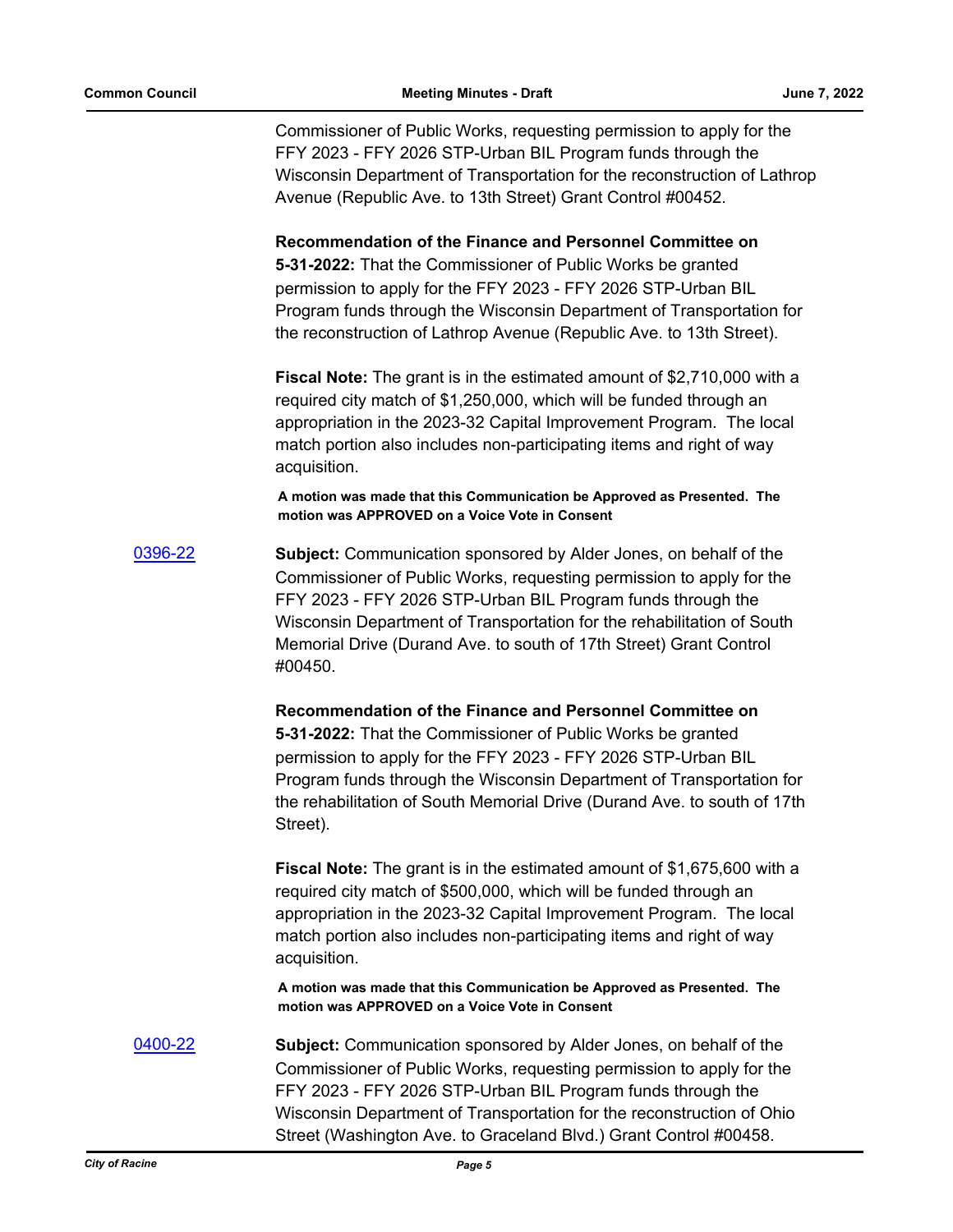#### **Recommendation of the Finance and Personnel Committee on**

**5-31-2022:** That the Commissioner of Public Works be granted permission to apply for the FFY 2023 - FFY 2026 STP-Urban BIL Program funds through the Wisconsin Department of Transportation for the reconstruction of Ohio Street (Washington Ave. to Graceland Blvd.).

**Fiscal Note:** The grant is in the estimated amount of \$2,716,080 with a required city match of \$875,520, which will be funded through an appropriation in the 2023-32 Capital Improvement Program. The local match portion also includes non-participating items and right of way acquisition.

**A motion was made that this Communication be Approved as Presented. The motion was APPROVED on a Voice Vote in Consent**

[0399-22](http://cityofracine.legistar.com/gateway.aspx?m=l&id=/matter.aspx?key=33584) **Subject:** Communication sponsored by Alder Taft, on behalf of the Chief of Police, requesting permission to apply for and accept the TAPS Academy Grant #00447.

> **Recommendation of the Finance and Personnel Committee on 5-31-2022:** That the Chief of Police be authorized to apply for and accept the TAPS Academy Grant.

**Fiscal Note:** Grant amount is \$66,000, no city match is required.

**A motion was made that this Communication be Approved as Presented. The motion was APPROVED on a Voice Vote in Consent**

[0401-22](http://cityofracine.legistar.com/gateway.aspx?m=l&id=/matter.aspx?key=33586) **Subject:** Communication sponsored by Alder Taft, on behalf of the Mayor and City Clerk, requesting that the Mayor and City Clerk be authorized to sign the Wisconsin Emergency Management/State Urban Search and Rescue Response Team contract for the period of July 1, 2022 through June 30, 2024.

> **Recommendation of the Finance and Personnel Committee on 5-31-2022:** That the Mayor and City Clerk be authorized to sign the Wisconsin Emergency Management/State Urban Search and Rescue Response Team contract for the period of July 1, 2022 through June 30, 2024.

**Fiscal Note:** The City will receive funding from the state to cover the cost of equipment, supplies and overtime associated with maintaining this team as a regional state asset similar to our Regional Hazardous Materials contract.

**A motion was made that this Communication be Approved as Presented. The motion was APPROVED on a Voice Vote in Consent**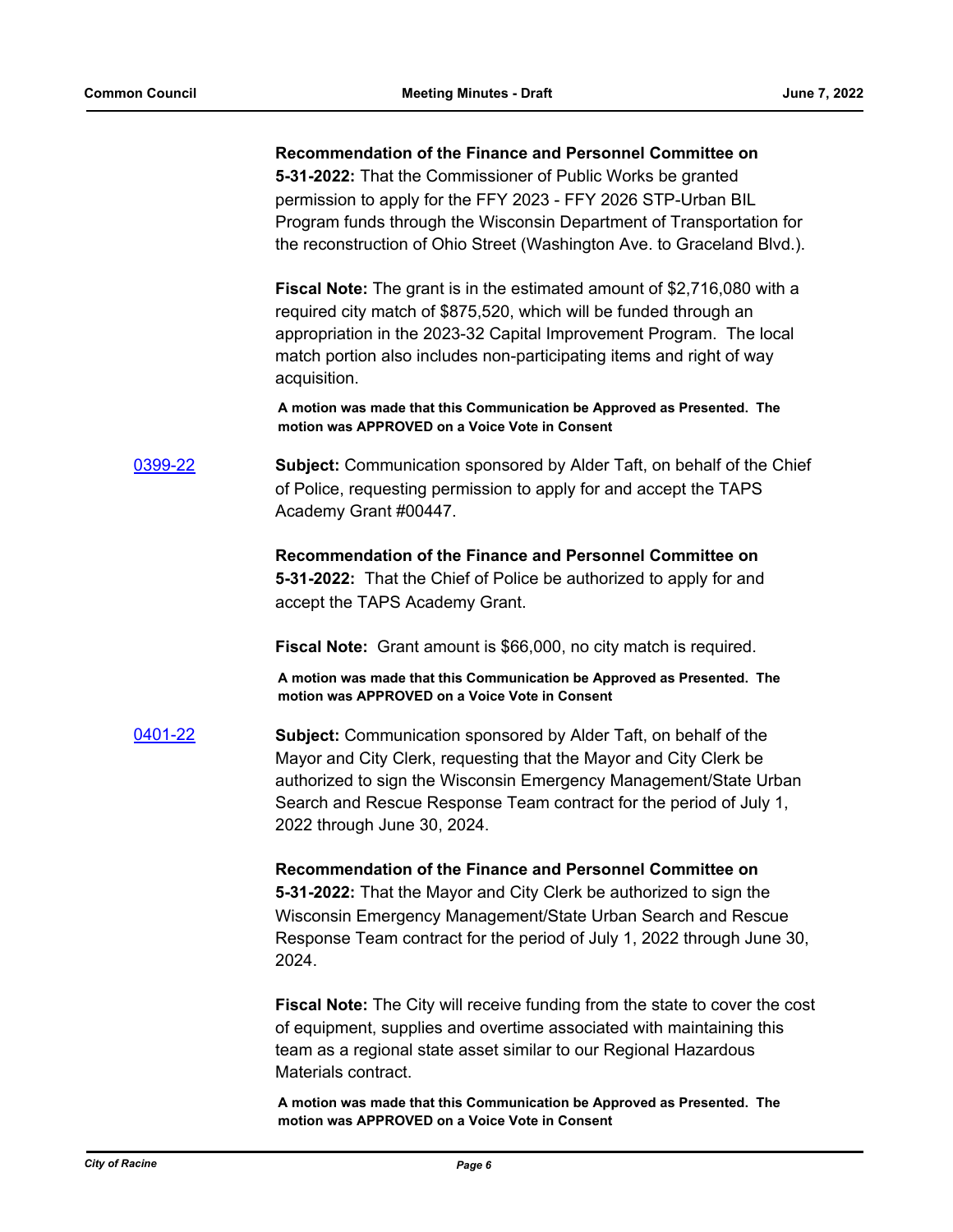[0402-22](http://cityofracine.legistar.com/gateway.aspx?m=l&id=/matter.aspx?key=33587) **Subject:** Communication sponsored by Mayor Mason requesting approval of a resolution accepting a grant award of \$250,000 from the Wisconsin Economic Development Corporation Community Development Investment (WEDC CDI) Grant Program on behalf of Venture X Racine for the redevelopment of 440 Main Street.

**Recommendation of the Finance and Personnel Committee on** 

**5-31-2022:** That the request sponsored by Mayor Mason to approve a resolution supporting acceptance of a grant for \$250,000 from the Wisconsin Economic Development Corporation Community Development Investment (WEDC CDI) Grant Program to Venture X Racine for the redevelopment of 440 Main Street be forwarded to the Common Council with a recommendation for approval and that the Mayor and City Clerk be authorized to execute grant and development agreements with WEDC and Venture X Racine as necessary.

**Fiscal Note:** No additional City funds will be allocated as a result of this action. The grant control number is 00394. The grant does not require a local match.

**A motion was made that this Communication be Approved as Presented. The motion was APPROVED on a Voice Vote in Consent**

[0403-22](http://cityofracine.legistar.com/gateway.aspx?m=l&id=/matter.aspx?key=33588) **Subject:** Communication sponsored by Mayor Mason, on behalf of the Commissioner of Public Works requesting authorization to waive formal bidding procedures for the purchase and installation of Street Lights and associated equipment in various locations in the City and to amend the capital improvement budget to reclassify the funding appropriately.

> **Recommendation of the Finance and Personnel Committee on 5-31-2022:** That the Commissioner of Public Works be authorized to waive formal bidding procedures for the purchase and installation of Street Lights and associated equipment in location in the City in an amount not to exceed \$500,000 and that the Purchasing Agent be directed to procure these services and equipment as necessary. Also that the general obligation capital improvement fund be amended to reallocate \$500,000 from a Transfer to IS to Street Lighting.

**Fiscal Note:** Funding to defray the cost of up to \$500,000, based on the amendment above will be available in Org-Object 45040 57520 DPW-Street Lighting. Budget amendment will reduce the budget in 45010 59700 Transfer to IS by \$500,000 and increase the budget in 45040 57520 DPW-Street Lighting.

**A motion was made by Alder Taft, seconded by Alder Coe, that this Communication be Approved. The motion PASSED by the following vote:**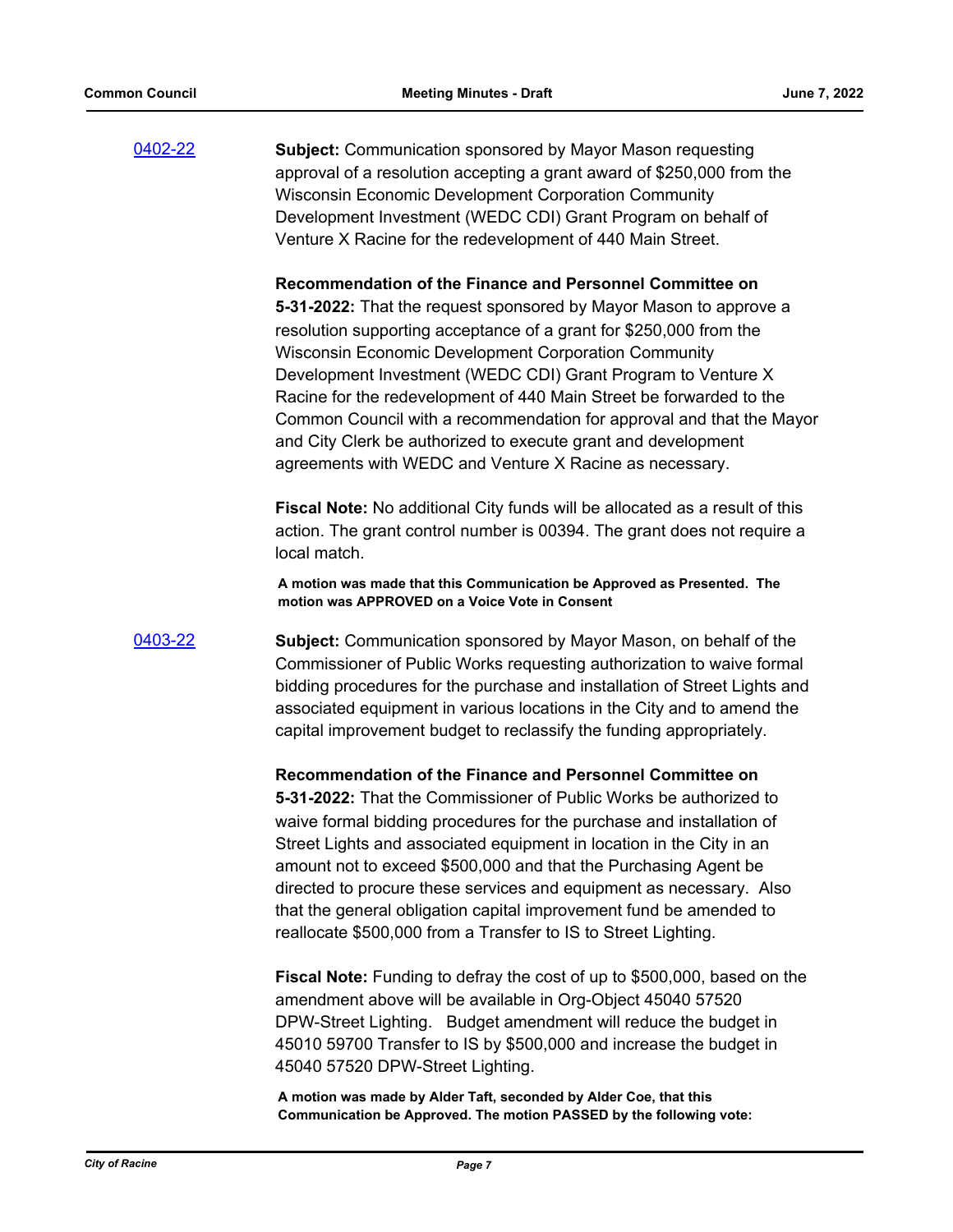- AYES: 12 Coe, Jones, Tate II, Paffrath, Kaprelian, Peterson, Horton, West, Peete, Rouse, Taft and Jarrett
- **EXCUSED:** 3 McCarthy, Perez and Lemke
- [0411-22](http://cityofracine.legistar.com/gateway.aspx?m=l&id=/matter.aspx?key=33597) **Subject:** Communication sponsored by Mayor Mason proposing that the City of Racine sponsor Racine Pride Day and Pride Month commemoration and celebration in partnership with the LGBTQ Center of SE Wisconsin.

#### **Recommendation of the Finance and Personnel Committee on**

**5-31-2022:** That June 26, 2022 be declared Racine Pride Day and that the City of Racine sponsor Racine Pride Day and Pride Month commemoration and celebration in partnership with the LGBTQ Center of SE Wisconsin.

### **Fiscal Note:** N/A

**A motion was made that this Communication be Approved as Presented. The motion was APPROVED on a Voice Vote in Consent**

#### **Public Works and Services Committee Report, by Ald. Jones**

| 0346-22 | <b>Subject:</b> Communication sponsored by Alder Jones, on behalf of the<br>Assistant Director of City Development, requesting approval of<br>establishing an easement across City-owned property at 1247<br>Washington Avenue, as requested by We Energies.                                                                             |
|---------|------------------------------------------------------------------------------------------------------------------------------------------------------------------------------------------------------------------------------------------------------------------------------------------------------------------------------------------|
|         | Recommendation of the Public Works and Services Committee on<br>05-31-22: That the request to establish an easement across City-owned<br>property at 1247 Washington Avenue, be approved. Further that the<br>Mayor, City Clerk, and necessary City staff be authorized to execute the<br>easement document as requested by We Energies. |
|         | <b>Fiscal Note: N/A</b>                                                                                                                                                                                                                                                                                                                  |
|         | A motion was made that this Communication be Approved as Presented. The<br>motion was APPROVED on a Voice Vote in Consent                                                                                                                                                                                                                |
| 0367-22 | <b>Subject:</b> Communication sponsored by Alder Jones, on behalf of the<br>City Engineer, submitting Change Order No. 2 to Contract 2021004 -<br>2021 City Resurfacing, Payne & Dolan, Inc., Contractors.                                                                                                                               |
|         | <b>Recommendation of the Public Works and Services Committee</b><br>on 05-31-22: That Change Order No. 2 to Contract 2021004 - 2021<br>City Resurfacing, Payne & Dolan, Inc., Contractors, be approved in the<br>deduct amount of (\$117,077.28).                                                                                        |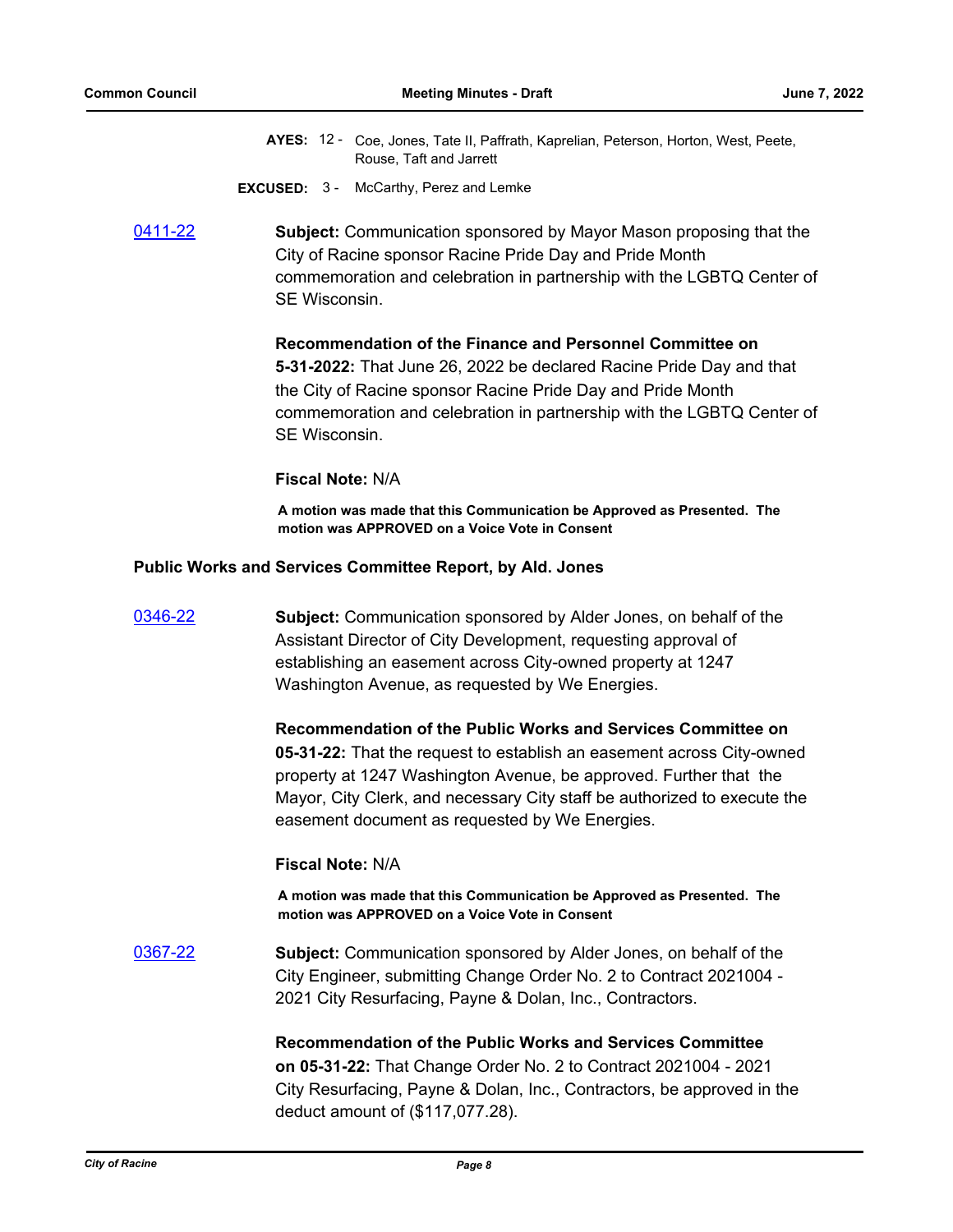**Fiscal Note:** Funding for this change order is credited in the following Org-Object: \$(26,212.50) 22640 57560 Sanitary Sewers \$(52,679.60) 60484 57570 Storm Sewers \$(1,310.25) 45040 57515 Sidewalk Replacement \$(3,270.00) 45040 57515 Crosswalk Ramps \$(34,487.29) 45040 57500 Asphalt Resurfacing \$882.06 45040 57200 DPW Building Improvements \$(117,077.28) Total **A motion was made that this Communication be Approved as Presented. The motion was APPROVED on a Voice Vote in Consent** [0368-22](http://cityofracine.legistar.com/gateway.aspx?m=l&id=/matter.aspx?key=33547) **Subject:** Communication sponsored by Alder Jones, on behalf of the Department of Public Works, to submit final payment for Contract 2021004 - 2021 City Resurfacing, Payne & Dolan, Inc. Contractors. **Recommendation of the Public Works and Services Committee on 05-31-22**: That the work completed by Payne & Dolan, Inc., on Contract 2021004 2021 City Resurfacing be accepted and final payment authorized for a total contract amount of \$466,878.77. Final Payment to include retainage. **Fiscal Note:** Contract 2021004 was authorized under Resolution No.0234-20, dated May 19, 2020. **A motion was made that this Communication be Approved as Presented. The motion was APPROVED on a Voice Vote in Consent** [0369-22](http://cityofracine.legistar.com/gateway.aspx?m=l&id=/matter.aspx?key=33548) **Subject:** Communication sponsored by Alder Jones, on behalf of the City Engineer, submitting Change Order No. 2 to Contract 2021039 - Hubbard Street Reconstruction, LaLonde Contractors, Inc. Contractors. **Recommendation of the Public Works and Services Committee on 05-31-22:** That Change Order No. 2 to Contract 2021039 - Hubbard Street Reconstruction, LaLonde Contractors, Inc., Contractors, be approved in the deduct amount of (\$25,547.82). **Fiscal Note:** Funding for this change order is credited in the following Org-Object: 40102 57500 Water/Wastewater Projects **A motion was made that this Communication be Approved as Presented. The motion was APPROVED on a Voice Vote in Consent** [0374-22](http://cityofracine.legistar.com/gateway.aspx?m=l&id=/matter.aspx?key=33555) **Subject:** Communication sponsored by Alder Jones, on behalf of the Department of Public Works, submitting bid results for Contract 2022051 - College Avenue Brick Paver Intersections 17th to 18th.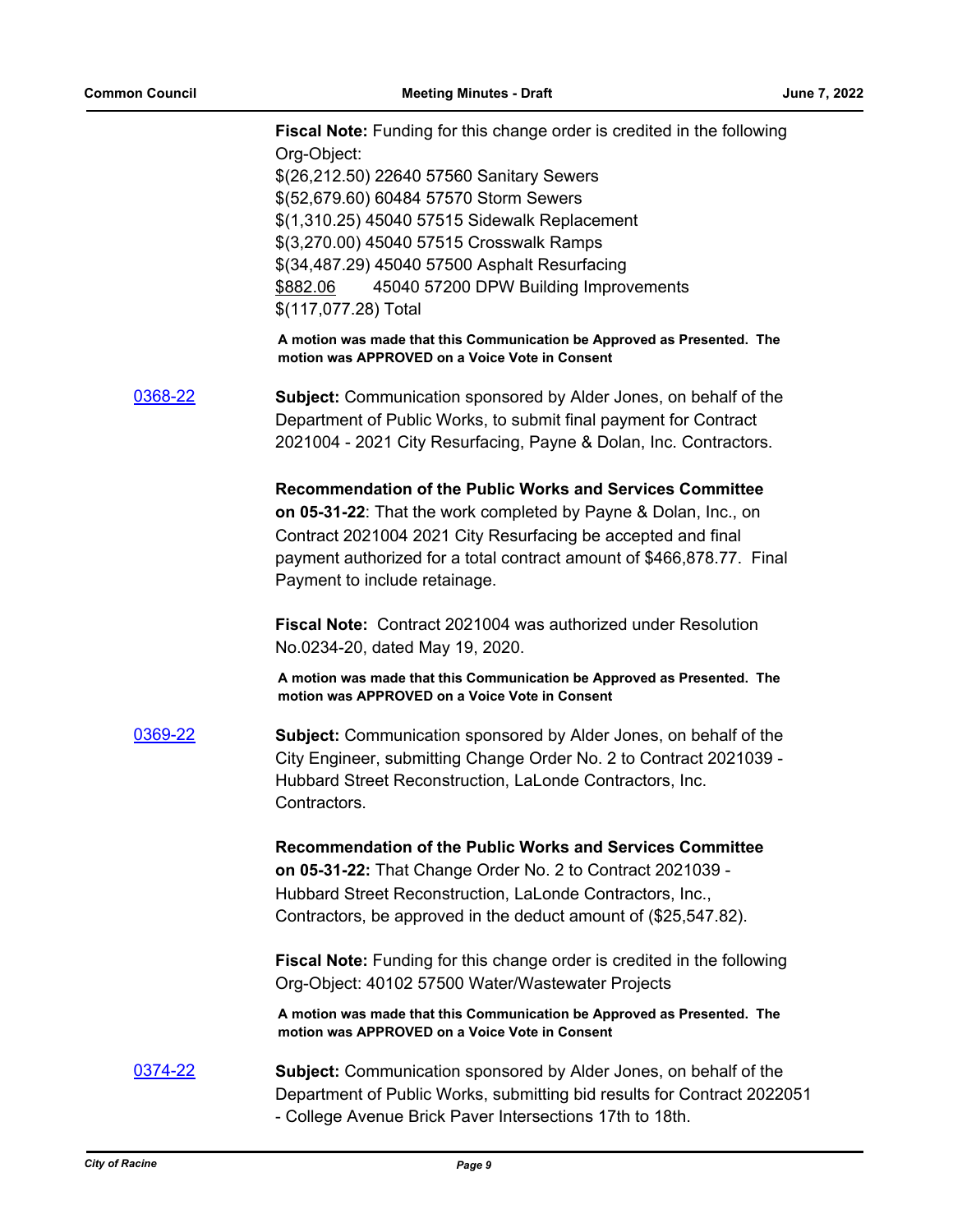|         | Recommendation of the Public Works and Services Committee on<br>05-31-22: That 2022051 - College Avenue Brick Paver Intersections 17th<br>to 18th, be awarded to A.W. Oakes & Son, Inc. in the amount of<br>\$369,357.40, they being the lowest responsible, responsive bidder.                                        |
|---------|------------------------------------------------------------------------------------------------------------------------------------------------------------------------------------------------------------------------------------------------------------------------------------------------------------------------|
|         | <b>Fiscal Note:</b> Funding is available in the following Org-Objects:<br>\$300,000.00 45040 57500 College Ave. Intersections<br>\$48,096.70 60484 57570 Storm Sewers<br>\$21,260.70 40101 57560 Sanitary Sewer<br>\$369,357.40 Total                                                                                  |
|         | A motion was made that this Communication be Approved as Presented. The<br>motion was APPROVED on a Voice Vote in Consent                                                                                                                                                                                              |
| 0385-22 | <b>Subject:</b> Communication sponsored by Alder Tate II, on behalf of the<br>Uptown District, requesting to close off Ann Street between Washington<br>Ave and 16th St. from 11:00 am-8:00 p.m. on June 11, 2022.                                                                                                     |
|         | Recommendation of the Public Works and Services Committee on<br>05-31-22: That the closure be approved as per the Uptown District<br>request, per the attached stipulations.                                                                                                                                           |
|         | <b>Fiscal Note: N.A.</b>                                                                                                                                                                                                                                                                                               |
|         | A motion was made that this Communication be Approved as Presented. The<br>motion was APPROVED on a Voice Vote in Consent                                                                                                                                                                                              |
| 0386-22 | <b>Subject:</b> Communication sponsored by Alder Jones, on behalf of the<br>Department of Public Works, to submit final payment for Contract<br>2021039 - Hubbard Street Reconstruction, LaLonde Contractors, Inc.<br>Contractors.                                                                                     |
|         | Recommendation of the Public Works and Services Committee<br>on 05-31-22: That the work completed by LaLonde Contractors, Inc.,<br>on Contract 2021039 - Hubbard Street Reconstruction be accepted<br>and final payment authorized for a total contract amount of<br>\$332,567.95. Final Payment to include retainage. |
|         | <b>Fiscal Note: Contract 2021039 was authorized under Resolution</b><br>No.0515-21, dated July 20, 2021.                                                                                                                                                                                                               |
|         | A motion was made that this Communication be Approved as Presented. The<br>motion was APPROVED on a Voice Vote in Consent                                                                                                                                                                                              |
| 0387-22 | <b>Subject:</b> Communication sponsored by Alder Jones on behalf of the<br>Assistant Commissioner of Public Works submitting road salt prices for<br>ice control during the 2022-2023 Winter Season.                                                                                                                   |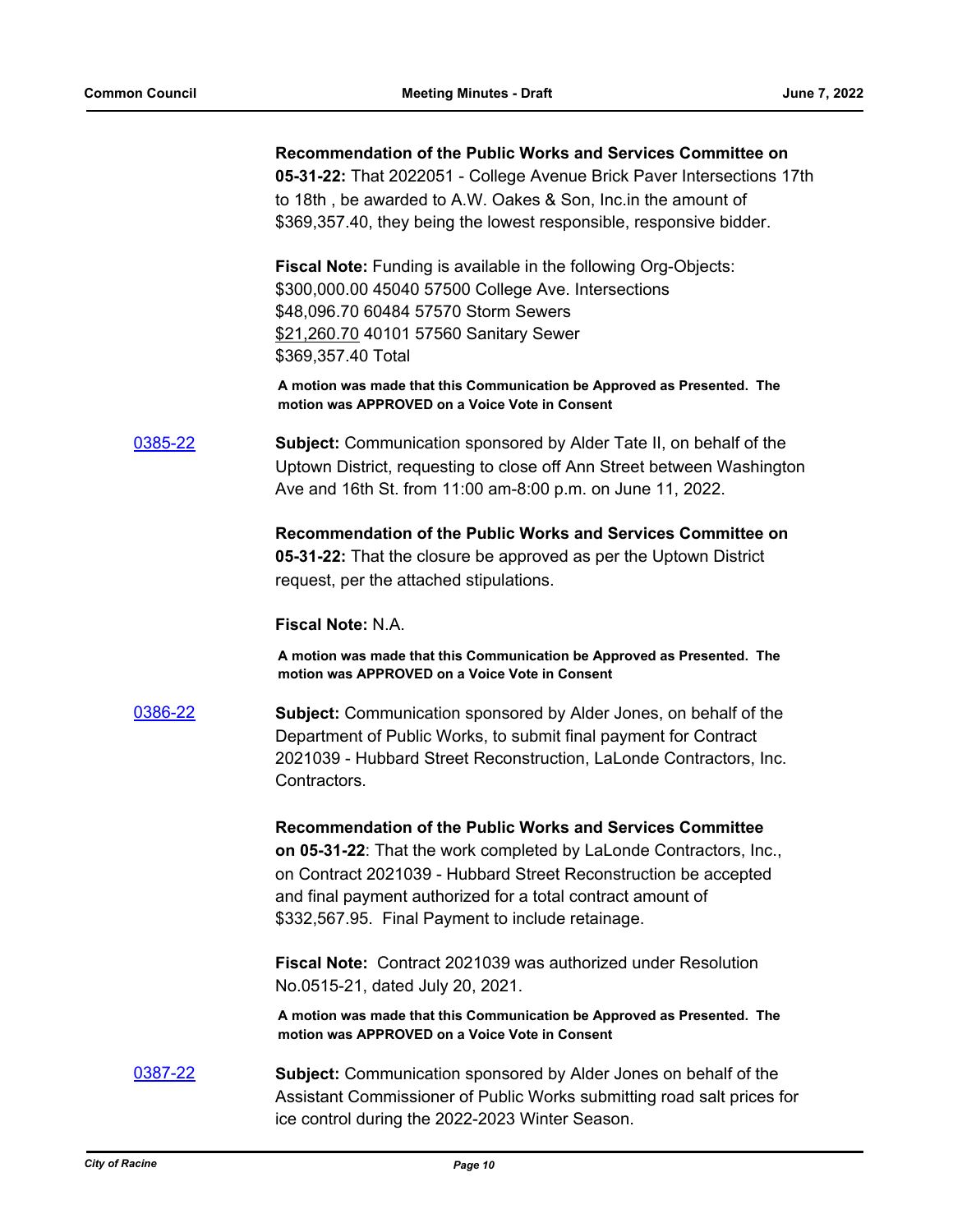#### **Recommendation of the Public Works and Services Committee on**

**05-31-22:** That the City purchase road salt from Compass Minerals America, Inc. for approximately 7,000 tons of road salt for ice control during the 2022-2023 winter season under their proposed one-year contract extension price of \$78.66 per ton delivered.

**Fiscal Note:** Funding for this purchase is available in Org-Obj 14010 53200

**A motion was made that this Communication be Approved as Presented. The motion was APPROVED on a Voice Vote in Consent**

[0405-22](http://cityofracine.legistar.com/gateway.aspx?m=l&id=/matter.aspx?key=33590) **Subject:** Communication sponsored by Alder Jones on behalf of Ahmad K. Qawi, YMCA CEO, rescinding Resolution 0266-22 of May 3, 2022 and approving the revised request to use City right-of-way on Saturday, June 25, 2022 for the 44th Annual Lighthouse Run.

> **Recommendation of the Public Works and Services Committee on 05-31-22:** That Resolution 0266-22 of May 3, 2022 be rescinded and that permission be granted to the YMCA to use certain streets for a period between 6:00 am and 12:00pm on Saturday, June 25, 2022, per the revised request and attached stipulations.

**Fiscal Note:** There will be nominal costs to various City Departments, on a regular basis, to assist in implementing this event.

**A motion was made that this Communication be Approved as Presented. The motion was APPROVED on a Voice Vote in Consent**

#### **Public Safety and Licensing Committee Report, by Ald. Kaprelian**

[0267-22](http://cityofracine.legistar.com/gateway.aspx?m=l&id=/matter.aspx?key=33436) **Subject:**Communication sponsored by Alder Terry McCarthy submitting an application for a Change of Agent, with a Class "A" Fermented Malt Beverage and Intoxicating Liquor License, for Target Store T-0152 DBA Target, located at 5300 Durand Ave Racine WI 53406, Nicole Bower, Agent. (14 District)

> **Recommendation of the Public Safety and Licensing Committee on 05-09-2022:** That the Communication sponsored by Alder Terry McCarthy submitting an application for a Change of Agent, with a Class "A" Fermented Malt Beverage and Intoxicating Liquor License, for Target Store T-0152 DBA Target, located at 5300 Durand Ave Racine WI 53406, Nicole Bower, Agent. (14 District) be deferred.

**Recommendation of the Public Safety and Licensing Committee on 05-31-2022:** That the Communication sponsored by Alder Terry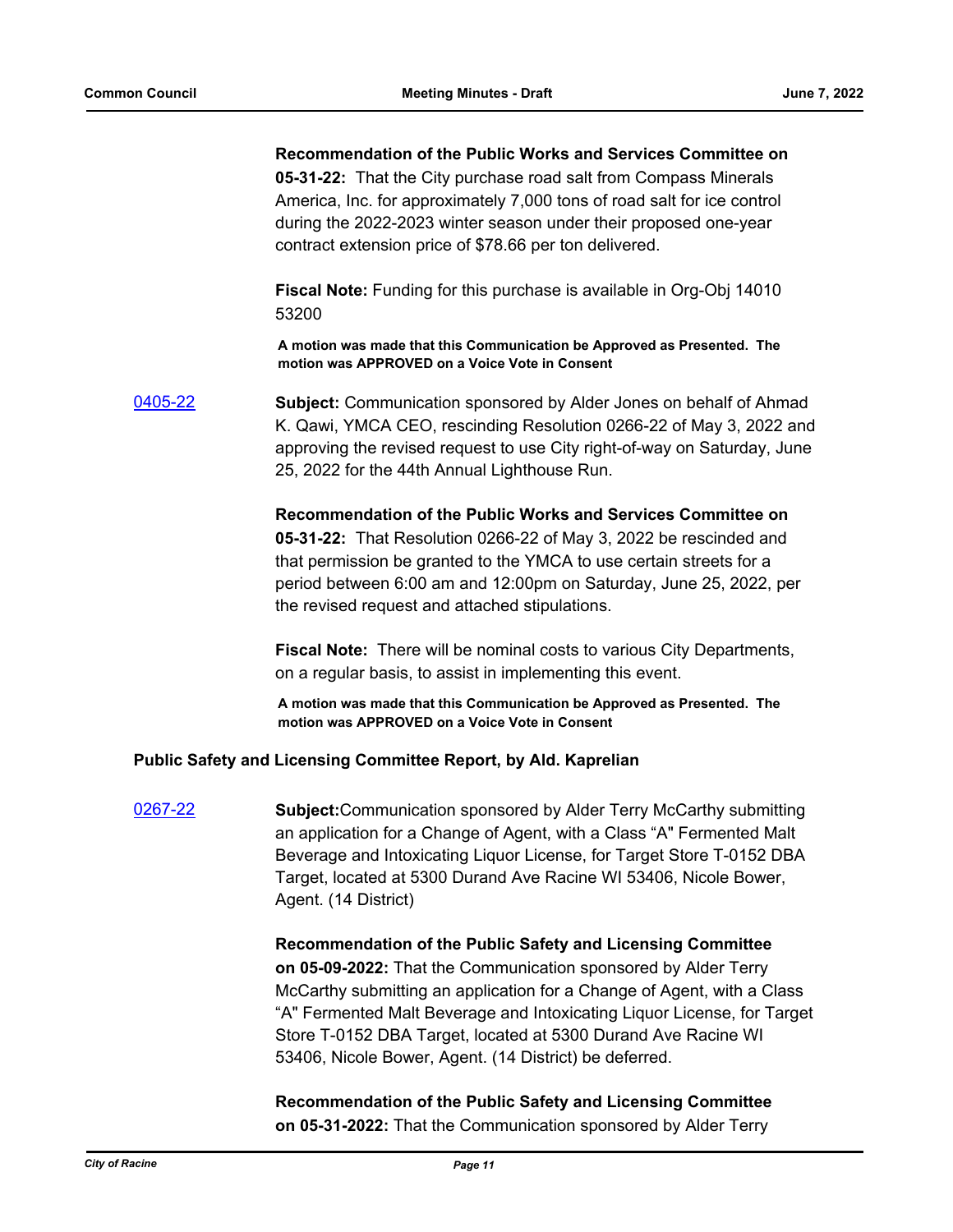McCarthy submitting an application for a Change of Agent, with a Class "A" Fermented Malt Beverage and Intoxicating Liquor License, for Target Store T-0152 DBA Target, located at 5300 Durand Ave Racine WI 53406, Nicole Bower, Agent. (14 District) be recommended for approval.

#### **Fiscal Note:** N/A

**A motion was made that this Communication be Approved as Presented. The motion was APPROVED on a Voice Vote in Consent**

[0301-22](http://cityofracine.legistar.com/gateway.aspx?m=l&id=/matter.aspx?key=33472) **Subject:** Communication sponsored by Alder McCarthy submitting an application for a Change of Agent, with a "Class B" Fermented Malt Beverage and Intoxicating Liquor License, for GMRI Inc. DBA The Olive Garden Italian Restaurant #1371, located at 6000 Durand Avenue, Kristina Folk, Agent. (14th District)

### **Recommendation of the Public Safety and Licensing Committee**

**on 05-09-2022:** That the Communication sponsored by Alder McCarthy submitting an application for a Change of Agent, with a "Class B" Fermented Malt Beverage and Intoxicating Liquor License, for GMRI Inc. DBA The Olive Garden Italian Restaurant #1371, located at 6000 Durand Avenue, Kristina Folk, Agent. (14th District) be deferred.

#### **Recommendation of the Public Safety and Licensing Committee**

**on 05-31-2022:** That the Communication sponsored by Alder McCarthy submitting an application for a Change of Agent, with a "Class B" Fermented Malt Beverage and Intoxicating Liquor License, for GMRI Inc. DBA The Olive Garden Italian Restaurant #1371, located at 6000 Durand Avenue, Kristina Folk, Agent. (14th District) be recommended for approval.

**Fiscal Note**: N/A

**A motion was made that this Communication be Approved as Presented. The motion was APPROVED on a Voice Vote in Consent**

[0358-22](http://cityofracine.legistar.com/gateway.aspx?m=l&id=/matter.aspx?key=33535) **Subject:**Communication sponsored by Alder McCarthy submitting an application for a Premise Description Change, for BenPire LLC DBA Corner House On The Lake located at 207 Gaslight Circle, Benjamin Nelson, Agent. (1st District).

> **Recommendation of the Public Safety and Licensing Committee on 05-31-2022:** That the Communication sponsored by Alder McCarthy submitting an application for a Premise Description Change, for BenPire LLC DBA Corner House On The Lake located at 207 Gaslight Circle, Benjamin Nelson, Agent. (1st District) be recommended for approval.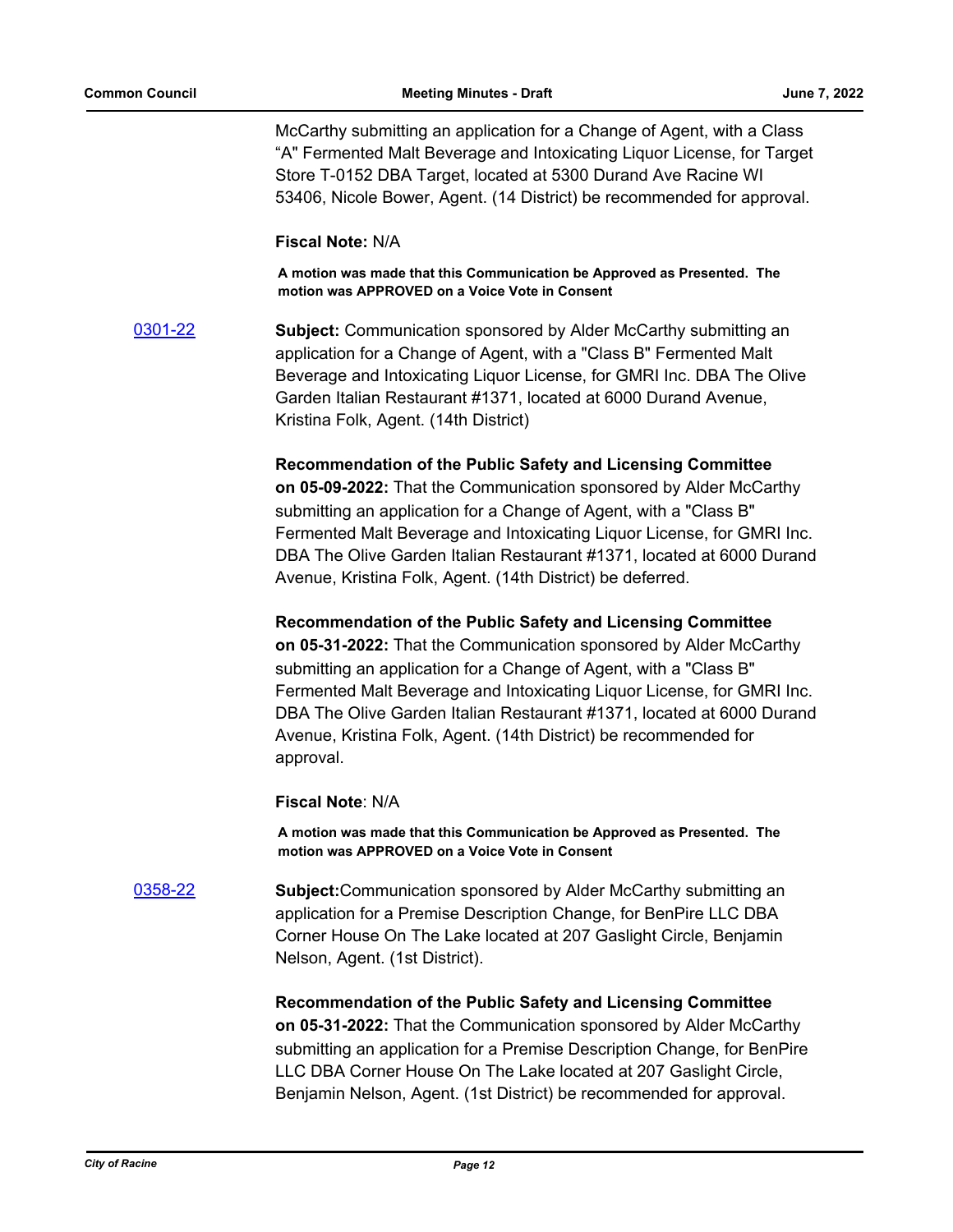#### **Fiscal Note:** N/A

**A motion was made that this Communication be Approved as Presented. The motion was APPROVED on a Voice Vote in Consent**

[0917-21](http://cityofracine.legistar.com/gateway.aspx?m=l&id=/matter.aspx?key=33035) **Subject:** Communication sponsored by Alder Coe submitting an application for a "Class B" Retail Fermented Malt Beverage and Intoxicating Liquor License for KMO Diversified Holdings LLC DBA Hillside Entertainment, located at 1400 13th Street, Kevin Orlakis, Agent. (3rd District)

> **Recommendation of the Public Safety and LIcensing Committee on 11-29-2021:** That the Communication sponsored by Alder Coe submitting an application for a "Class B" Retail Fermented Malt Beverage and Intoxicating Liquor License for KMO Diversified Holdings LLC DBA Hillside Entertainment, located at 1400 13th Street, Kevin Orlakis, Agent. (3rd District) be deferred.

> **Recommendation of the Public Safety and LIcensing Committee on 05-31-2022:** That the Communication sponsored by Alder Coe submitting an application for a "Class B" Retail Fermented Malt Beverage and Intoxicating Liquor License for KMO Diversified Holdings LLC DBA Hillside Entertainment, located at 1400 13th Street, Kevin Orlakis, Agent. (3rd District) be denied.

#### **Fiscal Note:** N/A

**A motion was made that this Communication be Approved as Presented. The motion was APPROVED on a Voice Vote in Consent**

[0357-22](http://cityofracine.legistar.com/gateway.aspx?m=l&id=/matter.aspx?key=33534) **Subject:** Communication sponsored by Alder McCarthy on behalf of the Public Safety and Licensing Committee requesting the appearance of Kevin Orlakis (new) and Richard Wonder (old), agent for Hillside Lanes at 1400 13th Street, to discuss renewal of the alcohol beverages license. (3rd District).

**Recommendation of the Public Safety and Licensing Committee** 

**on 05-31-2022:** That the Communication sponsored by Alder McCarthy on behalf of the Public Safety and Licensing Committee requesting the appearance of Kevin Orlakis (new) and Richard Wonder (old), agent for Hillside Lanes at 1400 13th Street, to discuss renewal of the alcohol beverages license (3rd District) be denied.

#### **Fiscal Note:** N/A

**A motion was made that this Communication be Approved as Presented. The motion was APPROVED on a Voice Vote in Consent**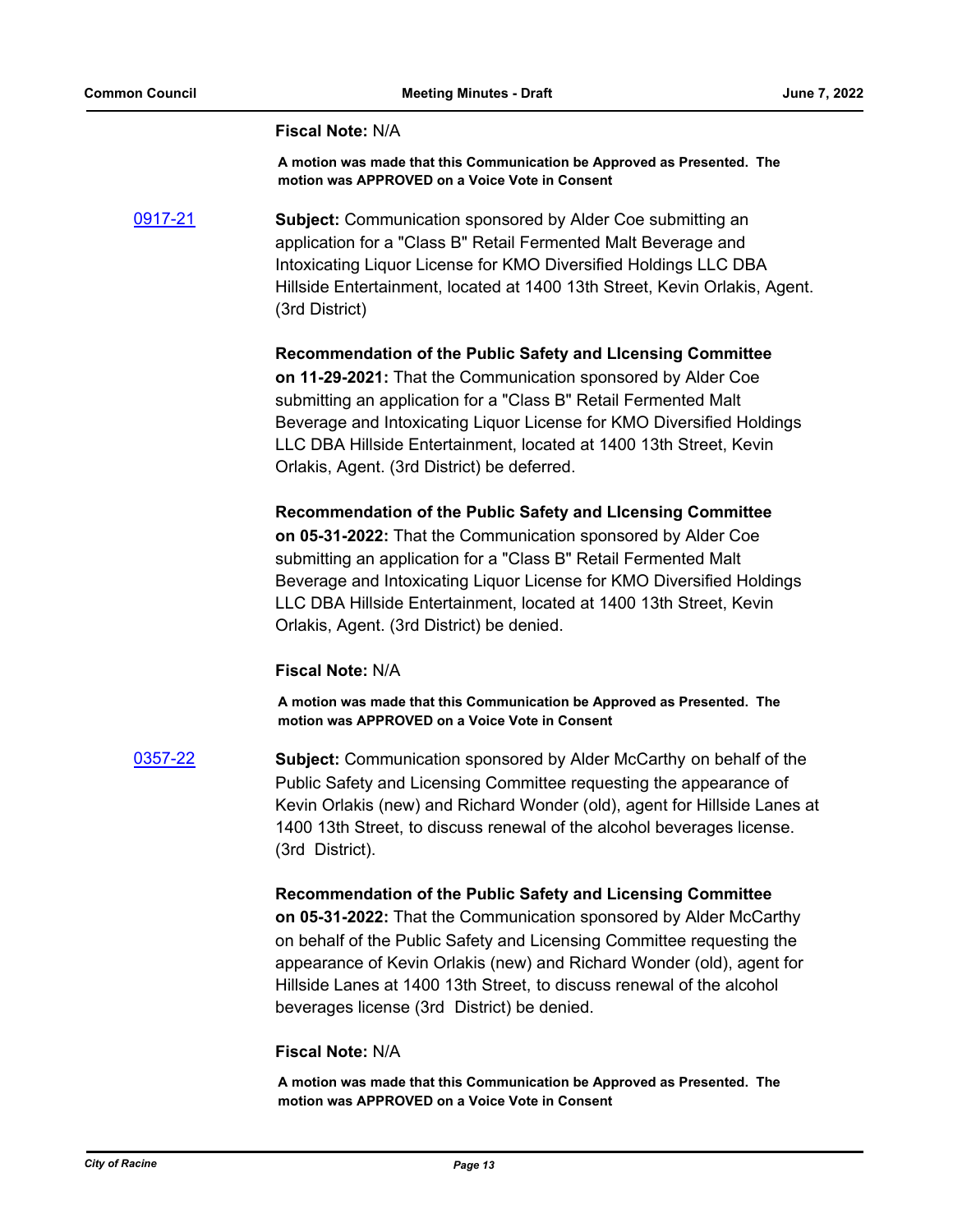#### **Transit Commission Report, by Ald. Jones**

[0370-22](http://cityofracine.legistar.com/gateway.aspx?m=l&id=/matter.aspx?key=33549) **Subject:** Communication sponsored by Alder Jones, on behalf of the Transit and Mobility Director, requesting authorization for the Mayor and City Clerk to sign a contract for RYDE Racine to provide public transit service to the Racine Unified School District (RUSD) for the 2022-2023 school year. (Contract # 00456)

> **Recommendation of the Transit Commission on 05-26-2022:** The Mayor and City Clerk be authorized and directed to sign a contract for RYDE Racine to provide public transit service to the Racine Unified School District (RUSD) for the 2022-2023 school year.

**Fiscal Note:** Contract will provide \$335,000 in revenue to offset the local cost-share of providing the service.

**A motion was made that this Communication be Approved as Presented. The motion was APPROVED on a Voice Vote in Consent**

[0371-22](http://cityofracine.legistar.com/gateway.aspx?m=l&id=/matter.aspx?key=33550) **Subject:** Communication sponsored by Alder Jones, on behalf of the Transit and Mobility Director, requesting authorization for the Mayor and City Clerk to sign a contract for RYDE Racine to enter into an agreement for Gateway Technical College student passes for the 2022-2024 school years. (Contract # 00457)

> **Recommendation of the Transit Commission on 05-26-2022:** The Mayor and City Clerk be authorized and directed to sign a contract for RYDE Racine to enter into an agreement for Gateway Technical College student passes for the 2022-2024 school years.

**Fiscal Note:** Contract will provide \$230,000 in revenue.

**A motion was made that this Communication be Approved as Presented. The motion was APPROVED on a Voice Vote in Consent**

[0372-22](http://cityofracine.legistar.com/gateway.aspx?m=l&id=/matter.aspx?key=33551) **Subject:** Communication sponsored by Alder Jones, on behalf of the Transit and Mobility Director, requesting permission to waive fares for City of Racine youth participating in Mayor Cory Mason's Employment Opportunity Program on RYDE Racine transit from June to August, 2022.

> **Recommendation of the Transit Commission on 05-26-2022:** To approve the waiving of fares for participants in the City of Racine's Employment Opportunity Program.

**Fiscal Note:** Cost of passes amounts to approximately \$7,800 to ensure all needed passes are funded.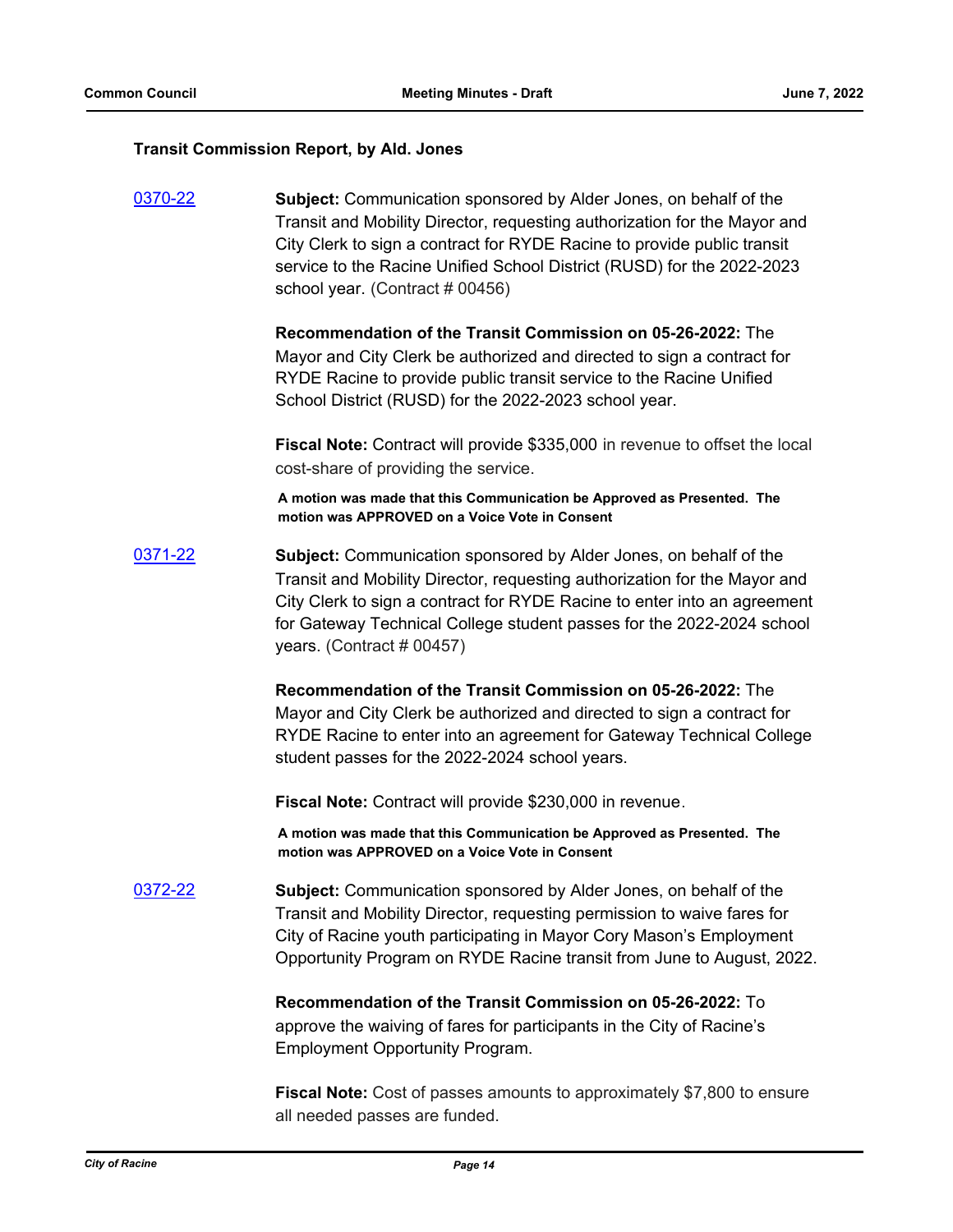**A motion was made that this Communication be Approved as Presented. The motion was APPROVED on a Voice Vote in Consent**

#### **Community Development and Block Grant Board Report, by Ald. Tate, II**

[0412-22](http://cityofracine.legistar.com/gateway.aspx?m=l&id=/matter.aspx?key=33598) **Subject:** Communication sponsored by Mayor Mason requesting an allocation of up to \$121,000 for Community Development Block Grant (CDBG)-funded public services activities.

#### **Recommendation of the CDBG Advisory Board on 5/31/2022:**

that the recommendation to the Common Council that \$121,000 in FY 2022 CDBG funds be allocated to the Racine Unified School District for the provision of expanded mental health services be approved. Further, that the Mayor and City Clerk be authorized to execute all necessary written agreements.

**Fiscal Note:** Sufficient funds exist to satisfy the obligation incurred through this proposed action.

**A motion was made by Alder Tate II, seconded by Alder West, that this Communication be Approved. The motion PASSED by the following vote:**

- AYES: 12 Coe, Jones, Tate II, Paffrath, Kaprelian, Peterson, Horton, West, Peete, Rouse, Taft and Jarrett
- **EXCUSED:** 3 McCarthy, Perez and Lemke

[0413-22](http://cityofracine.legistar.com/gateway.aspx?m=l&id=/matter.aspx?key=33599) **Subject:** Communication sponsored by Mayor Mason requesting an allocation of up to \$50,000 to Racine Neighborhood Watch.

#### **Recommendation of the CDBG Advisory Board on 5/31/2022:**

That the Mayor and City Clerk enter into a contract with Racine Neighborhood Watch pursuant to Federal, State, and local regulations. Contract execution is contingent upon submission of an approved proposal.

**Fiscal Note:** Sufficient American Rescue Plan Act (ARPA) funding was allocated for this purpose through Common Council Resolution No. 0909-21.

#### **A motion was made by Alder Tate II, seconded by Alder Horton, that this Communication be Approved. The motion PASSED by the following vote:**

- **AYES:** 8 Jones, Tate II, Paffrath, Horton, West, Peete, Taft and Jarrett
- **NOES:** 4 Coe, Kaprelian, Peterson and Rouse
- **EXCUSED:** 3 McCarthy, Perez and Lemke

[0414-22](http://cityofracine.legistar.com/gateway.aspx?m=l&id=/matter.aspx?key=33600)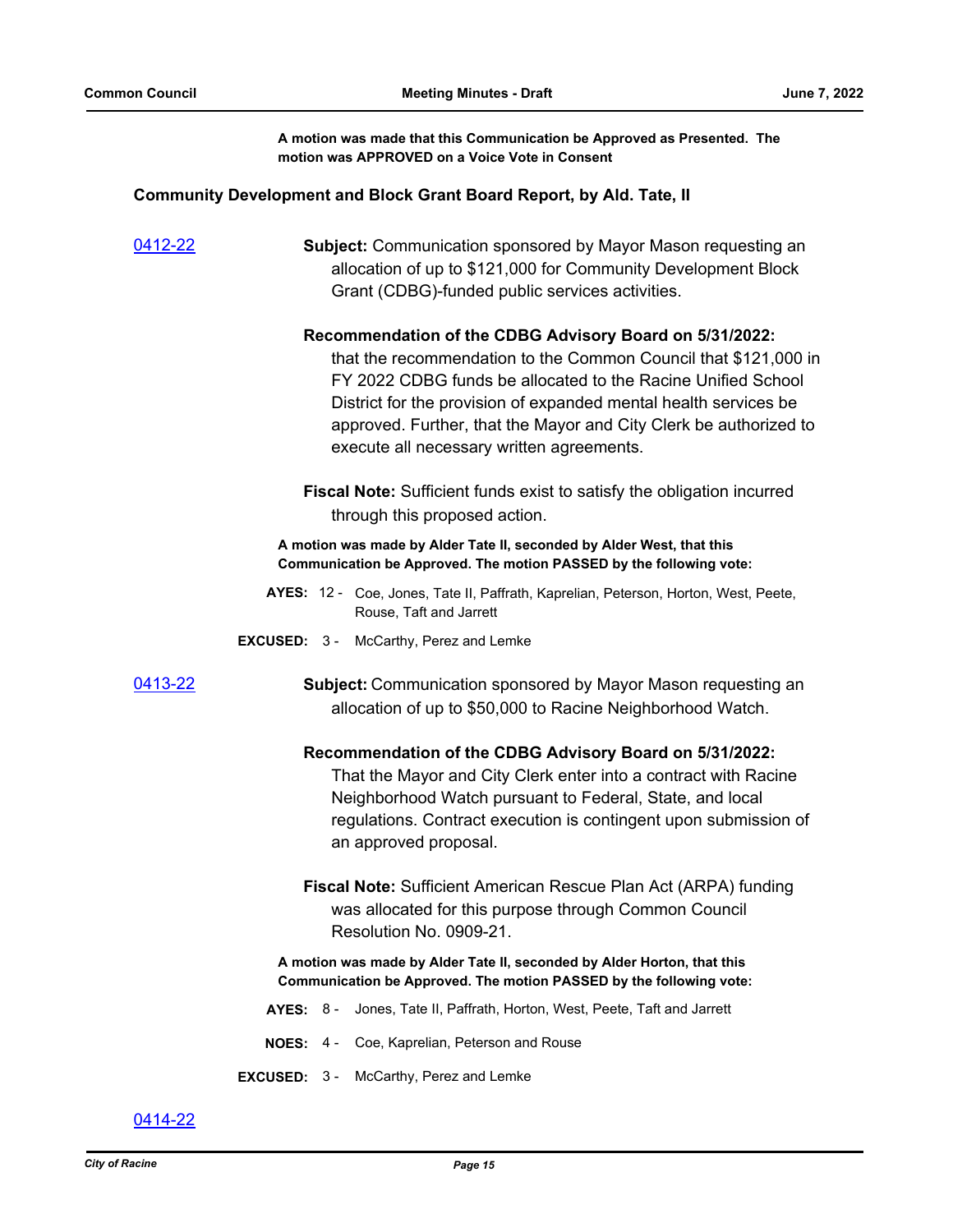**Subject:** Communication sponsored by Mayor Mason requesting an allocation of up to \$50,000 to the City of Racine Department of Parks, Recreation, and Cultural Services.

**Recommendation of the CDBG Advisory Board on 5/31/2022:** That the Mayor and City Clerk enter into a contract with the City of Racine Department of Parks, Recreation, and Cultural Services pursuant to Federal, State, and local regulations. Contract execution is contingent upon submission of an approved proposal.

**Fiscal Note:** Sufficient American Rescue Plan Act (ARPA) funding was allocated for this purpose through Common Council Resolution No. 0909-21.

**A motion was made by Alder Tate II, seconded by Alder Horton, that this Communication be Approved. The motion PASSED by the following vote:**

- AYES: 12 Coe, Jones, Tate II, Paffrath, Kaprelian, Peterson, Horton, West, Peete, Rouse, Taft and Jarrett
- **EXCUSED:** 3 McCarthy, Perez and Lemke
- [0427-22](http://cityofracine.legistar.com/gateway.aspx?m=l&id=/matter.aspx?key=33614) **Subject:** Communication sponsored by Mayor Mason requesting proposals for evidence and community-based violence reduction initiatives, for up to \$800,000 in American Rescue Plan Act (ARPA) funds.

**Recommendation of the CDBG Advisory Board on 5/31/2022:** that the CDBG Advisory Board recommend to the Common Council that up to \$800,000 in ARPA funds be used to solicit proposals for evidence and community-based violence reduction initiatives that work in coordination with other public safety resources and partners to increase safety and support systems for Racine's at-risk and under served youth.

**Fiscal Note:** Sufficient American Rescue Plan Act (ARPA) funding was allocated for this purpose through Common Council Resolution 0909-21.

**A motion was made by Alder Tate II seconded by Alder West, that this Communication be Approved. The motion PASSED by the following vote:**

### **Planning Heritage and Design Commission, by Ald. Peete**

[0406-22](http://cityofracine.legistar.com/gateway.aspx?m=l&id=/matter.aspx?key=33591) **Subject:** Communication sponsored by Alder Peete, for consideration of a request by Teneria Sublett and Daquasia East, seeking a conditional use permit to operate a group day care center at 1407 S. Memorial Drive as allowed by Sec. 114-468 of the Municipal Code.

> **Recommendation of the Planning, Heritage, and Design Commission on 06-01-22:** That based on the findings of fact, the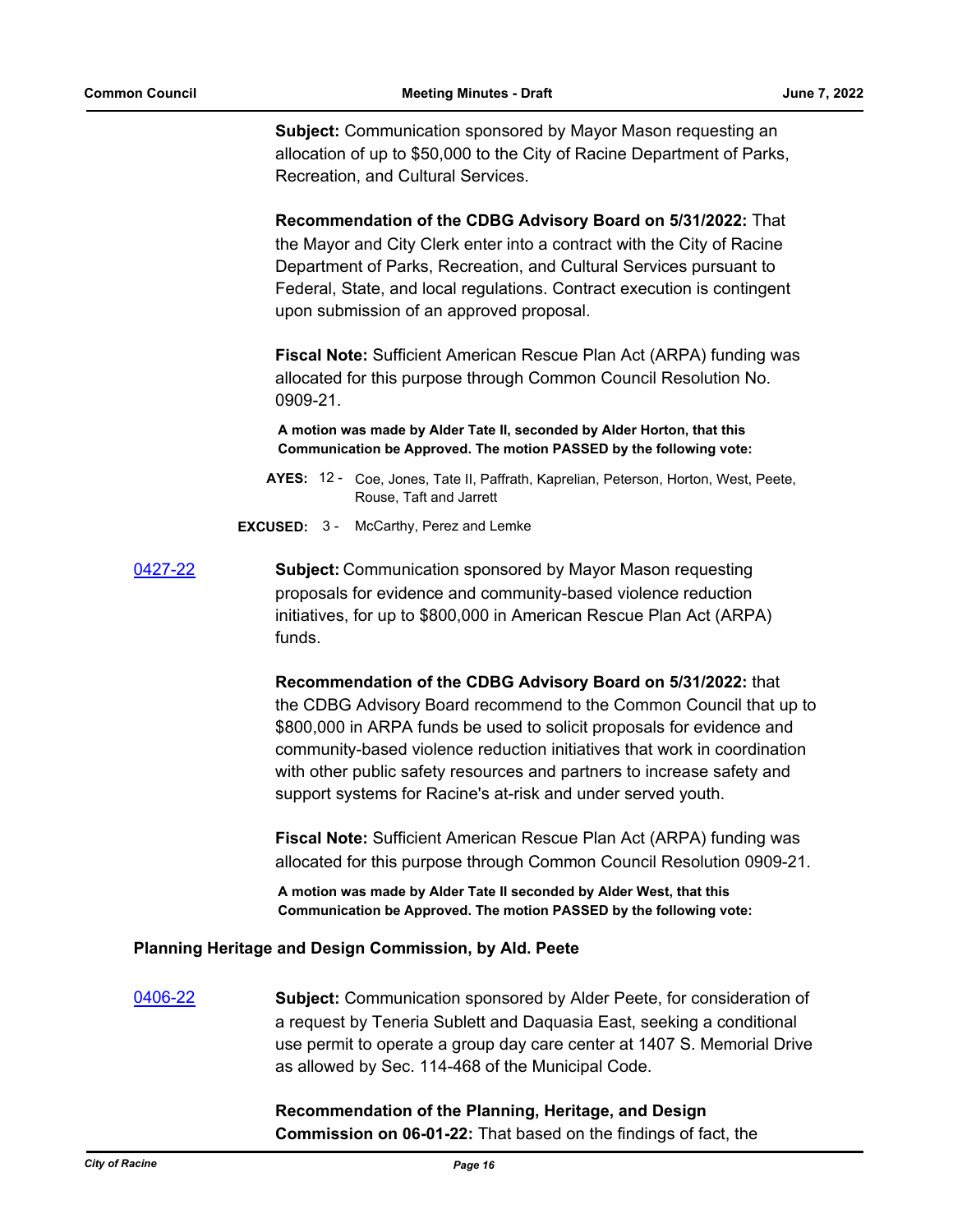request to operate a group daycare at 1407 S Memorial Drive be approved, subject to conditions a. - f.

#### **Fiscal Note:** N/A

**A motion was made that this Communication be Approved as Presented. The motion was APPROVED on a Voice Vote in Consent**

[0407-22](http://cityofracine.legistar.com/gateway.aspx?m=l&id=/matter.aspx?key=33592) **Subject:** Communication sponsored by Alder Peete, for consideration of a request by Edna Young, representing Time to Treasure, seeking a conditional use permit to allow dwelling units on the first floor at 1031 Douglas Avenue, as allowed by Sec. 114-468 of the Municipal Code.

> **Recommendation of the Planning, Heritage, and Design Commission on 06-01-22:** That based on the findings of fact, the request to allow for three dwelling units below the second floor at 1031 Douglas Avenue be approved, subject to conditions a. - f.

#### **Fiscal Note:** N/A

**A motion was made that this Communication be Approved as Presented. The motion was APPROVED on a Voice Vote in Consent**

[0408-22](http://cityofracine.legistar.com/gateway.aspx?m=l&id=/matter.aspx?key=33593) **Subject:** Communication sponsored by Alder Peete, for consideration of a request by Paula Swanigan, representing F.I.N.A.O. Inc, seeking a conditional use permit to operate a non-profit at 1101 Grove Ave. as allowed by Sec. 114-468 of the Municipal Code.

> **Recommendation of Planning, Heritage, and Design Commission on 06-01-22:** That the item be deferred to the next meeting (June 29, 2022) to obtain more information from the applicant about the proposal.

#### **Fiscal Note:** N/A

**A motion was made that this Communication be Approved as Presented. The motion was APPROVED on a Voice Vote in Consent**

[0409-22](http://cityofracine.legistar.com/gateway.aspx?m=l&id=/matter.aspx?key=33594) **Subject:** Communication sponsored by Alder Peete, for consideration of a request by Raymond and Lodze Noël seeking to rezone the property at 1346 Main Street from R-2 Single Family Residential to R-5 General Residence District as allowed by Sec. 114-77 of the Municipal Code.

> **Recommendation of the Planning, Heritage, and Design Commission on 06-01-22:** That the item be deferred to the next meeting (June 29, 2022) to obtain more information from the applicant about the proposal.

**Fiscal Note:** N/A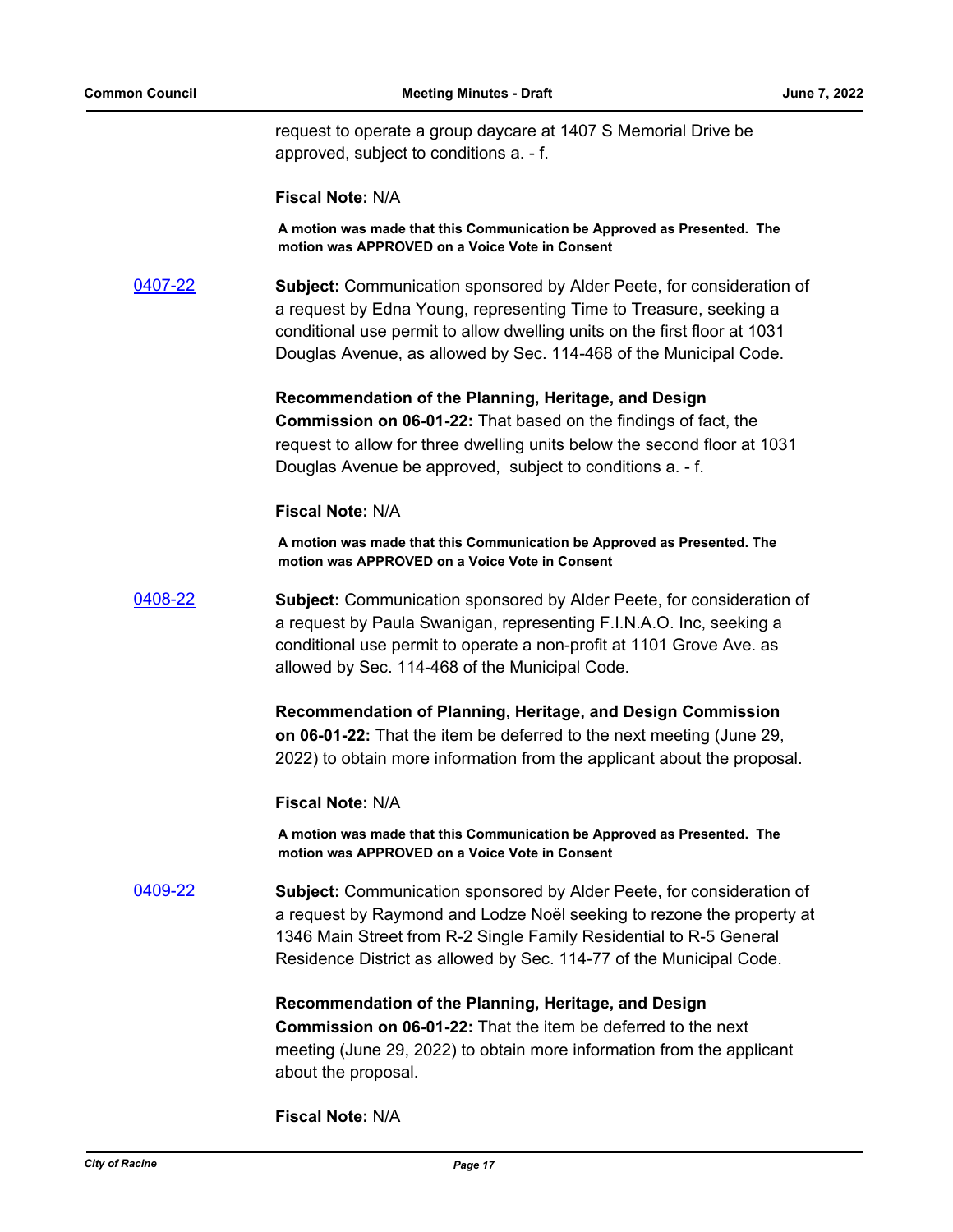**A motion was made that this Communication be Approved as Presented. The motion was APPROVED on a Voice Vote in Consent**

#### **Office of the Mayor Report, by Ald. Tate II**

| 0389-22 | <b>Subject: (Direct Referral)</b> Communication sponsored by Mayor Mason<br>requesting to adopt a resolution to join the Racine County<br>Intergovernmental Cooperation as attached. |
|---------|--------------------------------------------------------------------------------------------------------------------------------------------------------------------------------------|
|         | A motion was made by Alder Tate II, seconded by Alder Horton, that this<br>Communication be Approved. The motion PASSED by the following vote:                                       |
|         | AYES: 12 - Coe, Jones, Tate II, Paffrath, Kaprelian, Peterson, Horton, West, Peete,<br>Rouse, Taft and Jarrett                                                                       |
|         | <b>EXCUSED:</b> 3 - McCarthy, Perez and Lemke                                                                                                                                        |
| 0390-22 | <b>Subject: (Direct Referral)</b> Communication sponsored by Mayor Mason<br>requesting to adopt Ord.0007-22 Central Count.                                                           |
|         | A motion was made by Alder Tate II, seconded by Alder Coe, that this<br>Communication be Approved. The motion PASSED by the following vote:                                          |
|         | AYES: 12 - Coe, Jones, Tate II, Paffrath, Kaprelian, Peterson, Horton, West, Peete,<br>Rouse, Taft and Jarrett                                                                       |
|         | <b>EXCUSED:</b> 3 - McCarthy, Perez and Lemke                                                                                                                                        |
| 0421-22 | <b>Subject: (Direct Referral)</b> Communication sponsored by Mayor Mason<br>submitting the following appointments:                                                                   |
|         | Don Nielsen to the Affirmative Action and Human Rights Commission for<br>a term ending April 30, 2025                                                                                |
|         | A motion was made by Alder Tate II, seconded by Alder Jones, that this<br>Communication be Approved. The motion PASSED by the following vote:                                        |
|         | AYES: 12 - Coe, Jones, Tate II, Paffrath, Kaprelian, Peterson, Horton, West, Peete,<br>Rouse, Taft and Jarrett                                                                       |
|         | <b>EXCUSED:</b> 3 - McCarthy, Perez and Lemke                                                                                                                                        |

# **Council Vote on Consent Agenda Items (Communications, Committee Reports, Resolutions)**

**A motion was made by Alder John Tate II, seconded by Alder Jeff Coe, that this be Considered as Reported Adopted by the following vote**

- AYES: 12 Coe, Jones, Tate II, Paffrath, Kaprelian, Peterson, Horton, West, Peete, Rouse, Taft and Jarrett
- **EXCUSED:** 3 McCarthy, Perez and Lemke

# **I. Common Council Announcements**